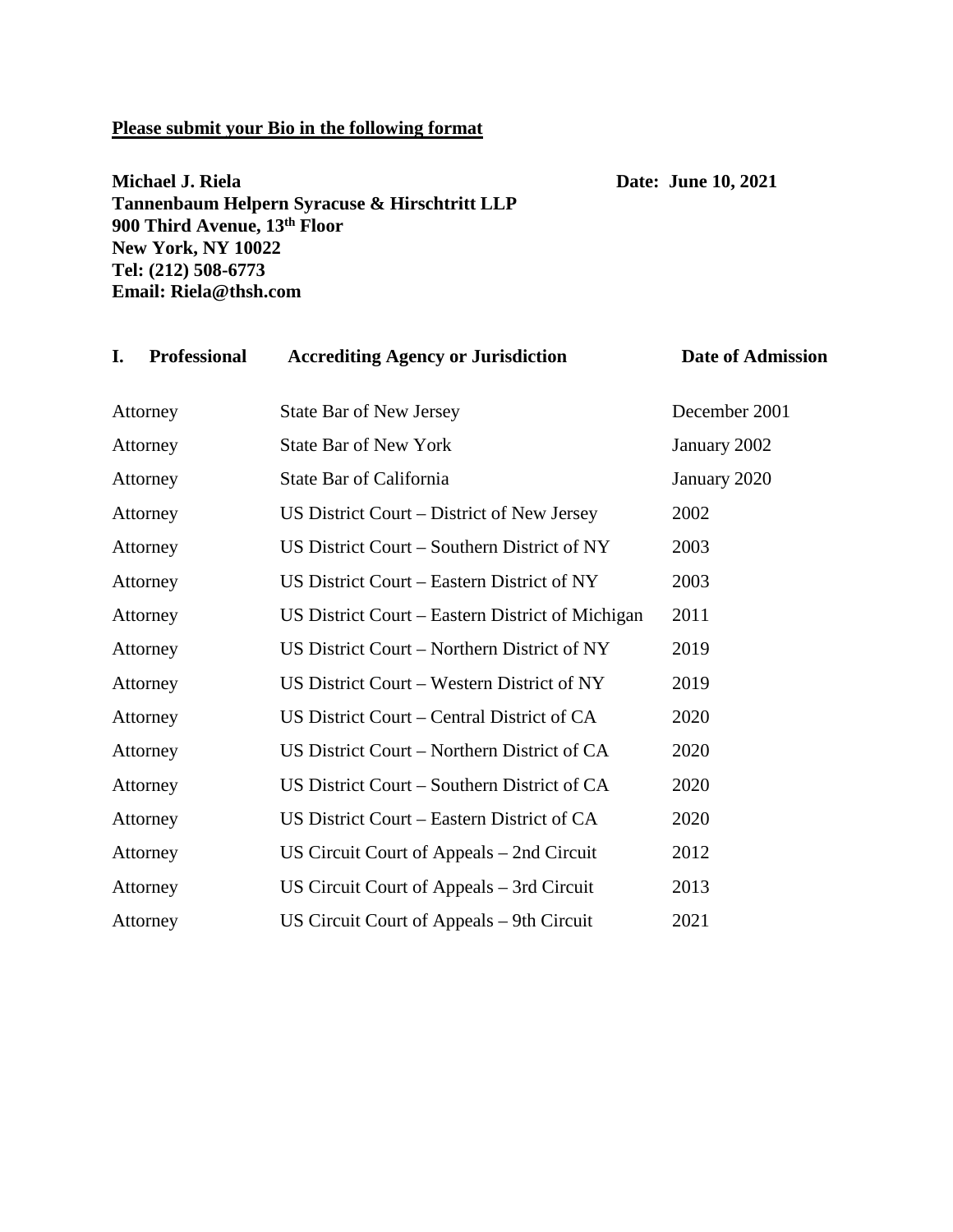| <b>II. Professional Organization</b>               | Date of Admission | <b>Active/Inactive</b> |  |
|----------------------------------------------------|-------------------|------------------------|--|
| <b>American Bankruptcy Institute</b>               | Since 2012        | Active                 |  |
| New York State Bar Association                     | Since 2012        | Active                 |  |
| New York City Bar Association                      | Since 2014        | Active                 |  |
| International Association of Privacy Professionals | Since 2016        | Active                 |  |
| <b>American Bar Association</b>                    | Since 2020        | Active                 |  |
| <b>Turnaround Management Association</b>           | Since 2013        | Active                 |  |

#### **III. General professional experience:**

#### A. Bankruptcy, Restructuring and Workouts

I am a bankruptcy and restructuring attorney who advises clients in both Chapter 11 and Chapter 7 bankruptcies, and in out-of-court restructurings. I practiced in that area since 2002. My bankruptcy and out-of-court restructuring practice currently is approximately 75% creditor-side and 25% debtor-side.

In addition, I occasionally represent parties in civil litigation in State courts and Federal District Courts. The issues in nearly all of those cases involve some aspect of financial distress. These include fraudulent transfer claims that do not arise in a bankruptcy case, collection matters, successor liability claims and breach of fiduciary duty claims.

My business bankruptcy and restructuring clients consist of distressed companies, in both incourt bankruptcies and in out-of-court workouts. For many of those clients, I have been able to navigate an out-of-court solution that avoided the need for the client to resort to bankruptcy filings. I also represent the following types of parties as creditors: (a) banks and other lending institutions, (b) private funds, (c) landlords, (d) professional services firms, (e) trade creditors, (f) contract counterparties and (g) shareholders.

In my bankruptcy practice, I have handled numerous contested hearings as either the sole counsel or the lead counsel. In addition, I have significant pre-trial experience, including propounding and responding to discovery requests, conducting and defending depositions, responding to subpoenas, and preparing witnesses for trial. I also have particular experience defending preference and fraudulent transfer cases, and with handling professional retention matters and fee disputes in bankruptcy cases.

I also have represented several individuals in connection with their consumer Chapter 7 bankruptcy filings on a *pro bono* basis.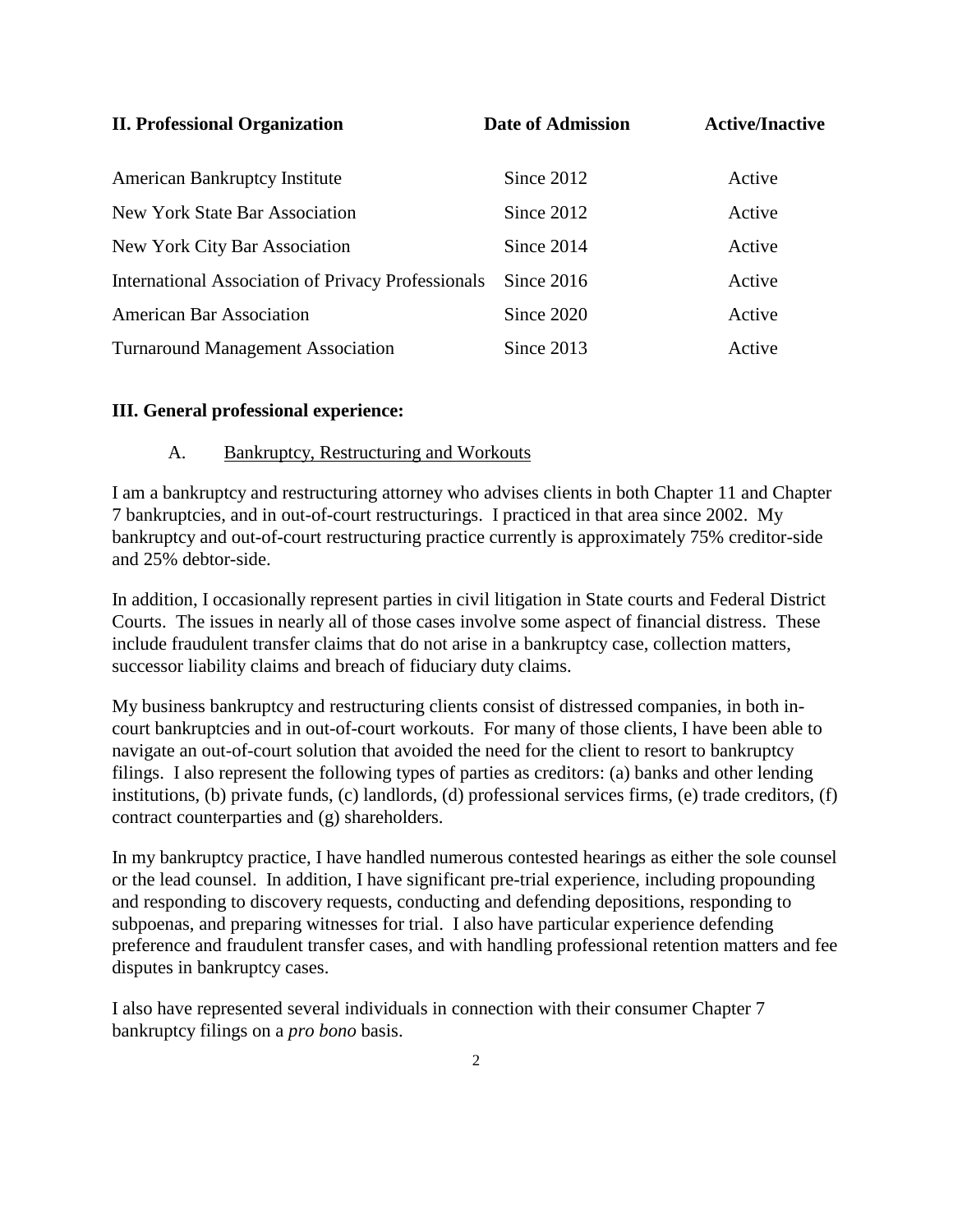# B. Data Privacy and Cybersecurity Law

I advise clients in connection with the identification, evaluation and management of risks associated with their data privacy and cybersecurity practices. I also advise clients on various U.S. federal and state privacy and data security laws and rules.

I am a Certified Information Privacy Professional / United States Private Sector (CIPP/US), a Certified Information Privacy Professional / Europe (CIPP/E) and a Certified Information Privacy Manager (CIPM), which are designations awarded by The International Association of Privacy Professionals (IAPP). I received the *Privacy Law Specialist* designation from IAPP in May 2021.

# **IV. General pertinent experience:**

My restructuring practice primarily involves Chapter 11 cases, out-of-court workouts, corporate Chapter 7 cases, distressed asset sales and bankruptcy court litigation. I also represent professional services firms in connection with their contested and uncontested retention applications and fee applications in Chapter 11 and Chapter 7 cases. I also represent parties in adversary proceedings in bankruptcy cases, including preference and fraudulent transfer cases.

My clients include debtors-in-possession, *ad hoc* groups of creditors, members of official creditors' committees, secured lenders, trade creditors, contract counterparties, shareholders, purchasers of assets, and lenders and borrowers in corporate finance transactions.

My bio is available at<https://www.thsh.com/attorneys/michael-j-riela>

# **V. Mediation training:**

I completed the following formal mediation trainings:

- New Jersey Association of Professional Mediators 6-Hour Civil Supplemental Training (February 23 and March 2, 2021).
- New York Center for Interpersonal Development Basic Mediation Training (October 21 through 23, 2019).
- New York State Bar Association Advanced Commercial Mediation Training (June 11 and 12, 2019).
- New York City Bar Association Advanced Commercial Mediation Training (June 5 through 7, 2019).